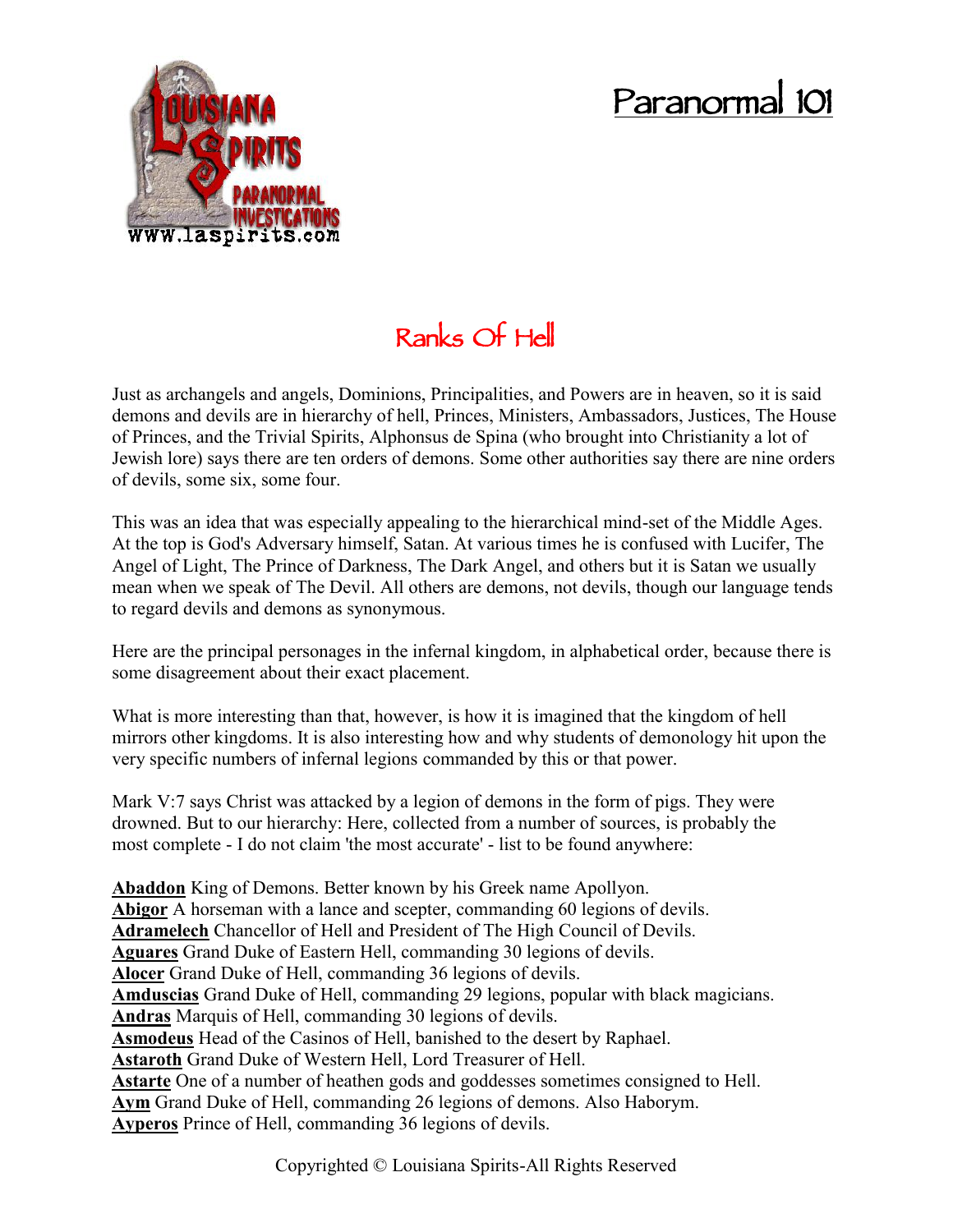**Azazel** Standard Bearer of the armies of Hell. Also Satanael.

**Baal** Commanding General of the Infernal Armies.

**Baalberith** Chief Secretary and Archivist of Hell, a second-order demon. Also Berith. **Balan** Prince of Hell.

**Bearded Demon**, the His name cannot be given lest people deal with him in search of the Philosopher's Stone (as King Solomon and Paracelsus are said to have done).

**Beelzebub** Prince of Demons, Lord of the Flies, second only to Satan. Belial Prince of Trickery, Demon of Sodomy, sometimes called The Antichrist. It is likely he is also the one called Zephar

by the German demonologist Weir.

**Belphego**r Demon of Ingenious Discoveries and Wealth.

**Buer** Second-order demon but commanding 50 legions of devils.

**Caym** Grand President of Hell

**Charon** Boatman of Hell who ferries souls across the Styx or Archeron

**Chax** Grand Duke of Hell. Also Scox.

**Cresil** Demon of impurity and slovenliness (according to Sebastien Michaelis, 1613).

**Dagon** Baker of Hell, member of the House of Princes.

**Eurynomus** Prince of Hell who feeds on corpses.

**Furfur** Count of Hell, commanding 26 legions of demons.

**Geryon** Giant centaur who (Dante said) guards Hell. Others say the guardian is a dragon.

**Hecate** Queen of the witches.

**Jezebeth** Demon of Falsehoods.

**Kasdeya** According to The Book of Enoch (LXIX:12) 'the fifth Satan.'

**Kobal** Entertainment Director of Hell, patron of comedians

**Leonard** Inspector-General of Black Magic and Sorcery, The Great Negro of the

witches' sabbats as a giant black goat. In Germany, Urian.

**Leviathan** Grand Admiral of Hell; androgynous, he is said to have seduced both Adam and Eve. **Lilith** Princess of Hell, first wife of Adam.

**Malphas** Grand President of Hell, commanding 40 legions of devils. Same as Caym?

**Mammon** A word misunderstood was personified as the Demon of Avarice.

**Mastema** Leader of the offspring of fallen angels by human beings.

**Melchom** Treasurer of the House of the Princes of Hell.

**Mephistopheles** In some versions, servant of Lucifer, in others, The Devil himself.

**Merihim** Prince of Pestilence.

**Moloch** Another demon inherited from Jewish belief.

**Mullin** Servant of the House of Princes, lieutenant to Leonard.

**Murmur** Count of Hell, Demon of Music.

**Naburus** Marquis of Hell, connected with Cerberus.

**Nergal** Chief of Secret Police of Hell, a second-order demon, married to Allotu.

**Nybras** Grand Publicist of the Pleasures of Hell, an inferior demon.

**Nysrogh** Chief of the House of Princes of Hell, a second order demon.

**Orias** Marquis of Hell, Demon of Diabolic Astrologers and Diviners.

**Orthon** A minor demon familiar to the Comte de Corasse and the Comte de Foix.

Another personal demon known by name is Sybacco, rather unreliably said to have attended

Adriano Lemmi, connected with the alleged Satanic-Masonic cult of Palladinism in 19th century Italy and then there are all sorts of demons (usually with French names) that possessed French nuns, etc.

**Paymon** Master of Ceremonies of Hell.

**Philotanus** Demon assisting Belial in furthering pederasty and sodomy.

**Proserpine** In some accounts, Princess of Hell.

**Pyro** Prince of Falsehood.

**Raum** Count of Hell, commanding 30 legions of demons.

Copyrighted © Louisiana Spirits-All Rights Reserved